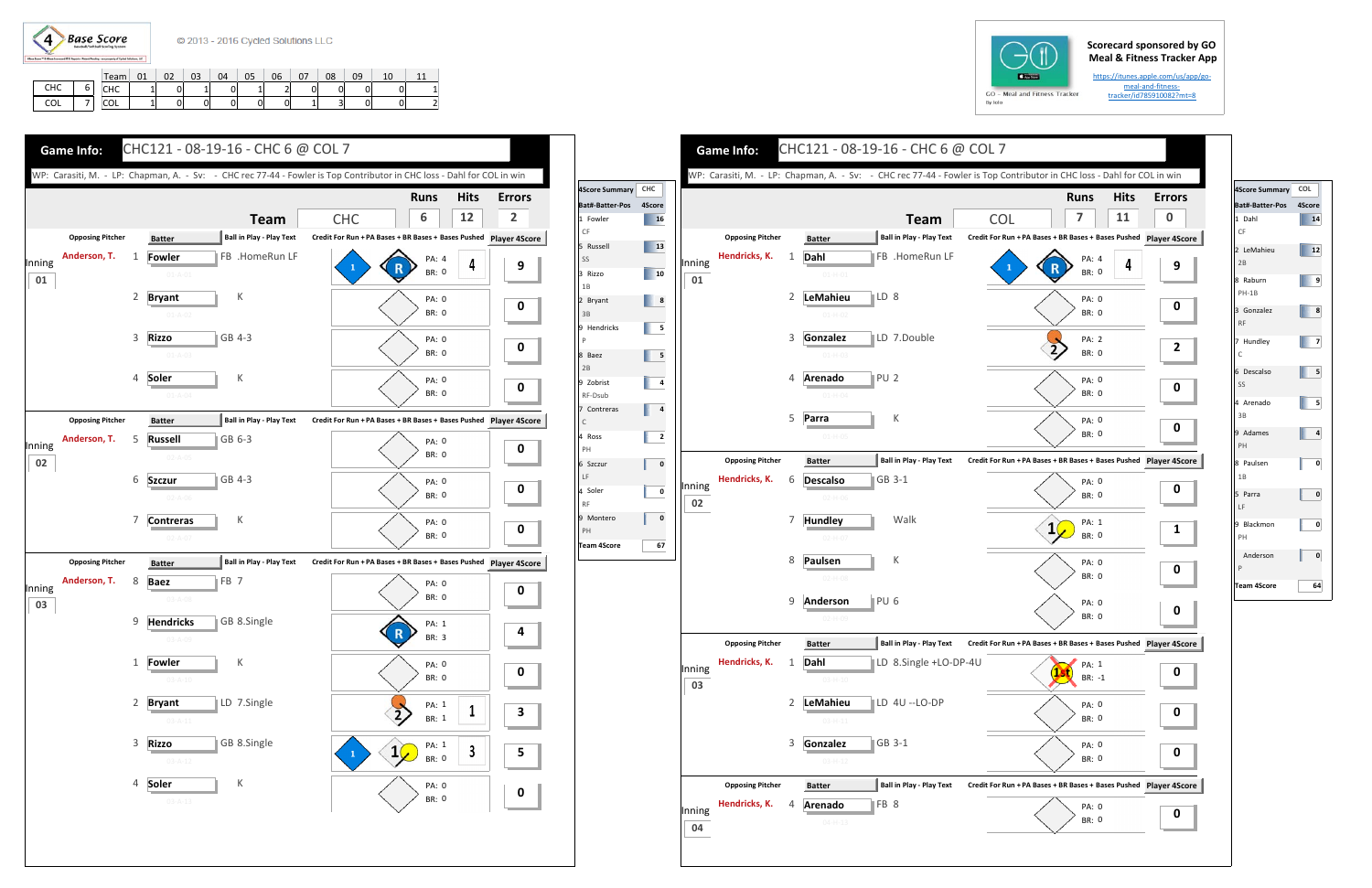

|     |   | Team       | 01 | 02 | 03 | 04 | 05 | 06 | 07 | 08 | 09 | 10 |  |
|-----|---|------------|----|----|----|----|----|----|----|----|----|----|--|
| CHC | - | <b>CHC</b> |    | 0  | -  |    |    |    | 0  | 0  | 0  |    |  |
| COL | - | <b>COL</b> |    | 0  | 0  |    | 0  |    | -  | C  | 0  |    |  |





|              |                         | 5 | GB 3-1<br>Parra<br>$04 - H - 14$   |                                 |                                                               | PA: 0<br>BR: 0        | 0         |
|--------------|-------------------------|---|------------------------------------|---------------------------------|---------------------------------------------------------------|-----------------------|-----------|
|              |                         | 6 | PU <sub>5</sub><br><b>Descalso</b> |                                 |                                                               | PA: 0<br><b>BR: 0</b> | 0         |
|              |                         |   | $04 - H - 15$                      |                                 |                                                               |                       |           |
|              | <b>Opposing Pitcher</b> |   | <b>Batter</b>                      | <b>Ball in Play - Play Text</b> | Credit For Run + PA Bases + BR Bases + Bases Pushed           |                       | Player 4S |
| Inning       | Hendricks, K.           | 7 | <b>Hundley</b>                     | К                               |                                                               | PA: 0                 | 0         |
| 05           |                         |   | $05 - H - 16$                      |                                 |                                                               | BR: 0                 |           |
|              |                         | 8 | Paulsen<br>FB <sub>7</sub>         |                                 |                                                               | PA: 0                 | 0         |
|              |                         |   | $05-H-17$                          |                                 |                                                               | BR: 0                 |           |
|              |                         | 9 | <b>Anderson</b>                    | LD 8.Single PO-2-3              |                                                               | PA: 1                 |           |
|              |                         |   | $05 - H - 18$                      |                                 |                                                               | $BR: -1$              | 0         |
|              | <b>Opposing Pitcher</b> |   |                                    | <b>Ball in Play - Play Text</b> | Credit For Run + PA Bases + BR Bases + Bases Pushed Player 4S |                       |           |
|              | Hendricks, K.           |   | <b>Batter</b><br>PU <sub>4</sub>   |                                 |                                                               |                       |           |
| Inning       |                         | 1 | Dahl                               |                                 |                                                               | PA: 0<br><b>BR: 0</b> | 0         |
| 06           |                         |   | $06 - H - 19$                      |                                 |                                                               |                       |           |
|              |                         | 2 | LeMahieu<br>LD 5                   |                                 |                                                               | PA: 0                 | 0         |
|              |                         |   | $06 - H - 20$                      |                                 |                                                               | <b>BR: 0</b>          |           |
|              |                         | 3 | PU <sub>6</sub><br>Gonzalez        |                                 |                                                               | PA: 0                 | 0         |
|              |                         |   | $06-H-21$                          |                                 |                                                               | BR: 0                 |           |
|              | <b>Opposing Pitcher</b> |   | <b>Batter</b>                      | <b>Ball in Play - Play Text</b> | Credit For Run + PA Bases + BR Bases + Bases Pushed Player 49 |                       |           |
|              | Wood, T.                | 4 | GB 1-3<br><b>Arenado</b>           |                                 |                                                               | PA: 0                 |           |
| Inning       |                         |   | $07-H-22$                          |                                 |                                                               | <b>BR: 0</b>          | 0         |
| 07           |                         | 5 | PU <sub>6</sub><br>Parra           |                                 |                                                               |                       |           |
|              |                         |   | $07 - H - 23$                      |                                 |                                                               | PA: 0<br><b>BR: 0</b> | 0         |
|              |                         |   |                                    |                                 |                                                               |                       |           |
|              |                         | 6 | <b>Descalso</b>                    | LD 9.Double                     | n                                                             | PA: 2                 | 5         |
|              |                         |   | $07 - H - 24$                      |                                 |                                                               | BR: 2                 |           |
|              |                         | 7 | <b>Hundley</b>                     | GB 5-Error                      | 1                                                             | PA: 1<br>1            | 2         |
|              |                         |   | $07 - H - 25$                      |                                 |                                                               | BR: 0                 |           |
|              |                         | 8 | Raburn                             | К                               |                                                               | PA: 0                 |           |
|              |                         |   | $07-H-26$                          |                                 |                                                               | <b>BR: 0</b>          | 0         |
|              | <b>Opposing Pitcher</b> |   | <b>Batter</b>                      | <b>Ball in Play - Play Text</b> | Credit For Run + PA Bases + BR Bases + Bases Pushed Player 4S |                       |           |
|              | Wood, T.                | 9 | <b>Adames</b>                      | GB 7.Single                     |                                                               | PA: 1                 |           |
| Inning<br>08 |                         |   | 08-H-27                            |                                 |                                                               | BR: 3                 | 4         |
|              |                         | 1 | Dahl                               | Walk                            |                                                               |                       |           |
|              |                         |   | $08-H-28$                          |                                 |                                                               | PA: 1<br>1<br>BR: 3   | 5         |
|              |                         |   |                                    |                                 |                                                               |                       |           |
|              | Edwards, C.             | 2 | LeMahieu                           | GB 7.Double                     | $\mathbf{1}$                                                  | PA: 2<br>4            | 9         |
|              |                         |   | 08-H-29                            |                                 |                                                               | BR: 2                 |           |
|              |                         |   |                                    |                                 |                                                               |                       |           |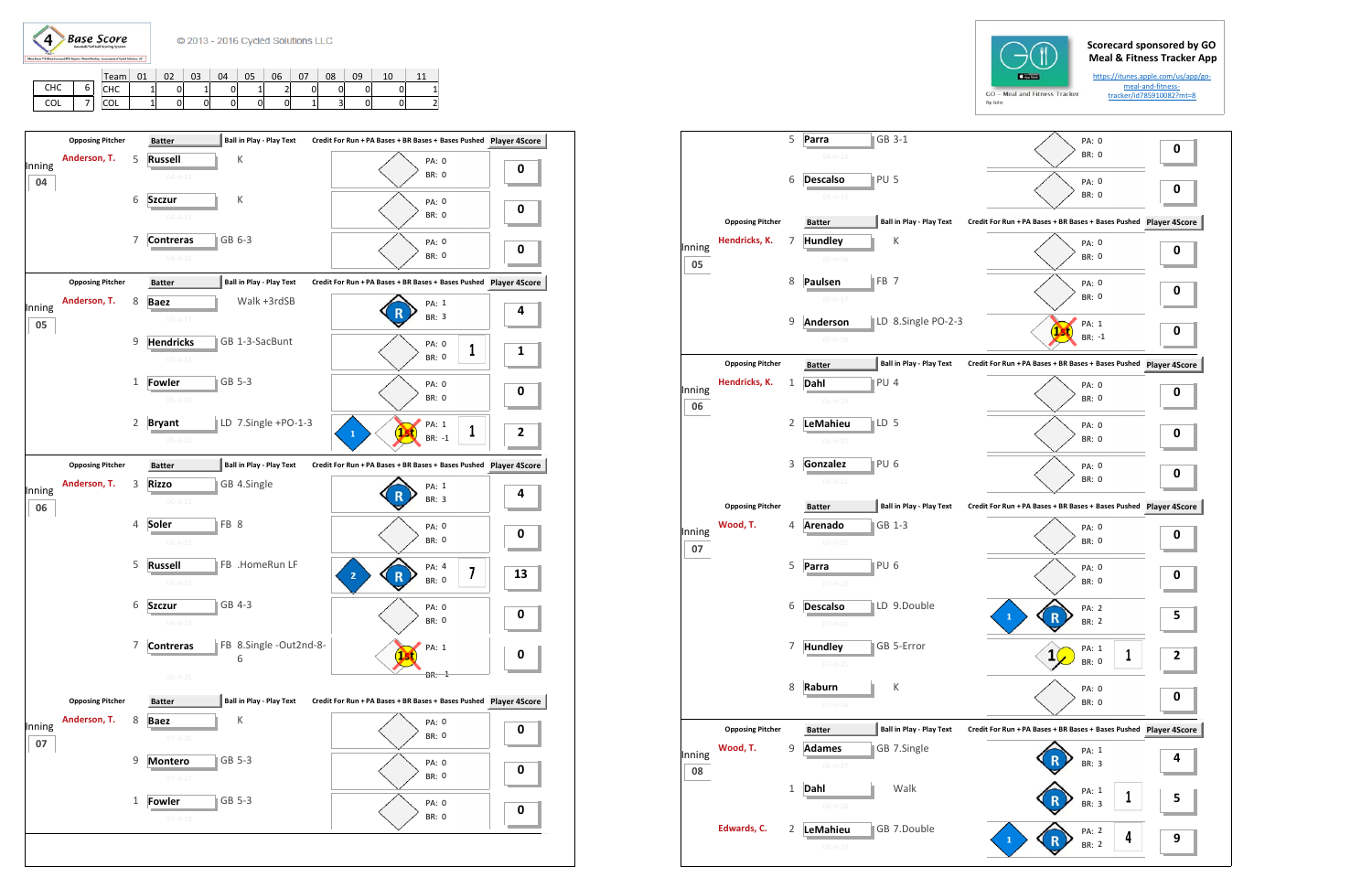**Base Score**  $\left(4\right)$ 

|            |             | Team       | 01 | 02 | 03 | 04 | 05 | 06 | 07 | 08 | 09 | 10 |  |
|------------|-------------|------------|----|----|----|----|----|----|----|----|----|----|--|
| <b>CHC</b> | -<br>n<br>ບ | снс        | -  | 0  |    | 0  | -  |    | 0  | ∩  | 0  | υ  |  |
| COL        | -           | <b>COL</b> | -  | 0  | 0  | 0  | 0  | 0  |    | ັ  | 0  | 0  |  |





|              |                         | $\ensuremath{\mathsf{3}}$ | Gonzalez                  | GB 6-3 ProdOut                  | PA: 0<br>$\mathbf{2}$<br>$\mathbf{1}$                         | 3           |
|--------------|-------------------------|---------------------------|---------------------------|---------------------------------|---------------------------------------------------------------|-------------|
|              |                         |                           | 08-H-30                   |                                 | <b>BR: 0</b>                                                  |             |
|              |                         | 4                         | Arenado<br>08-H-31        | FB 7-SacFly                     | PA: 0<br>1<br>1<br><b>BR: 0</b>                               | 2           |
|              |                         | 5                         | GB 1-3<br>Parra           |                                 | PA: 0                                                         | 0           |
|              |                         |                           | 08-H-32                   |                                 | <b>BR: 0</b>                                                  |             |
|              | <b>Opposing Pitcher</b> |                           | <b>Batter</b>             | <b>Ball in Play - Play Text</b> | Credit For Run + PA Bases + BR Bases + Bases Pushed           | Player 49   |
| Inning       | Pena, F.                | 6                         | <b>Descalso</b>           | Κ                               | PA: 0                                                         | 0           |
| 09           |                         |                           | 09-H-33                   |                                 | <b>BR: 0</b>                                                  |             |
|              |                         | 7                         | GB 3U<br><b>Hundley</b>   |                                 | PA: 0                                                         | $\mathbf 0$ |
|              |                         |                           | $09 - H - 34$             |                                 | <b>BR: 0</b>                                                  |             |
|              |                         | 8                         | Raburn                    | К                               | PA: 0                                                         |             |
|              |                         |                           | 09-H-35                   |                                 | <b>BR: 0</b>                                                  | $\mathbf 0$ |
|              | <b>Opposing Pitcher</b> |                           | <b>Batter</b>             | <b>Ball in Play - Play Text</b> | Credit For Run + PA Bases + BR Bases + Bases Pushed Player 4S |             |
| Inning       | Zastryzny, R.           | 9                         | <b>Blackmon</b>           | К                               | PA: 0                                                         |             |
| 10           |                         |                           | $10-H-36$                 |                                 | <b>BR: 0</b>                                                  | 0           |
|              |                         | $\mathbf{1}$              | GB 4-3<br>Dahl            |                                 | PA: 0                                                         |             |
|              |                         |                           | $10-H-37$                 |                                 | <b>BR: 0</b>                                                  | 0           |
|              |                         | $\overline{2}$            | LeMahieu                  | GB 9.Single                     | PA: 1                                                         |             |
|              |                         |                           | $10 - H - 38$             |                                 | BR: 2                                                         | 3           |
|              |                         | 3                         | Gonzalez                  | GB 6.Single                     | PA: 1                                                         |             |
|              |                         |                           | $10 - H - 39$             |                                 | 1<br>BR: 1                                                    | 3           |
|              |                         | 4                         | Arenado                   | Walk                            | PA: 1                                                         |             |
|              |                         |                           | $10 - H - 40$             |                                 | 2<br><b>BR: 0</b>                                             | З           |
|              |                         | 5                         | GB 3-1<br>Parra           |                                 | PA: 0                                                         |             |
|              |                         |                           | $10 - H - 41$             |                                 | <b>BR: 0</b>                                                  | 0           |
|              | <b>Opposing Pitcher</b> |                           | <b>Batter</b>             | <b>Ball in Play - Play Text</b> | Credit For Run + PA Bases + BR Bases + Bases Pushed Player 4S |             |
|              | Chapman, A.             | 6                         | <b>Descalso</b><br>GB 5-3 |                                 | PA: 0                                                         |             |
| Inning<br>11 |                         |                           | $11 - H - 42$             |                                 | BR: 0                                                         | 0           |
|              |                         | 7                         | <b>Hundley</b>            | LD 9.Single                     | PA: 1                                                         |             |
|              |                         |                           | $11 - H - 43$             |                                 | BR: 3                                                         | 4           |
|              |                         | 8                         | Raburn                    | LD 9.Double +3rd-               | PA: 2                                                         |             |
|              |                         |                           |                           | Home-4-Error                    | 3<br>2                                                        | 9           |
|              |                         |                           | $11 - H - 44$             |                                 | <b>BR: 2</b>                                                  |             |